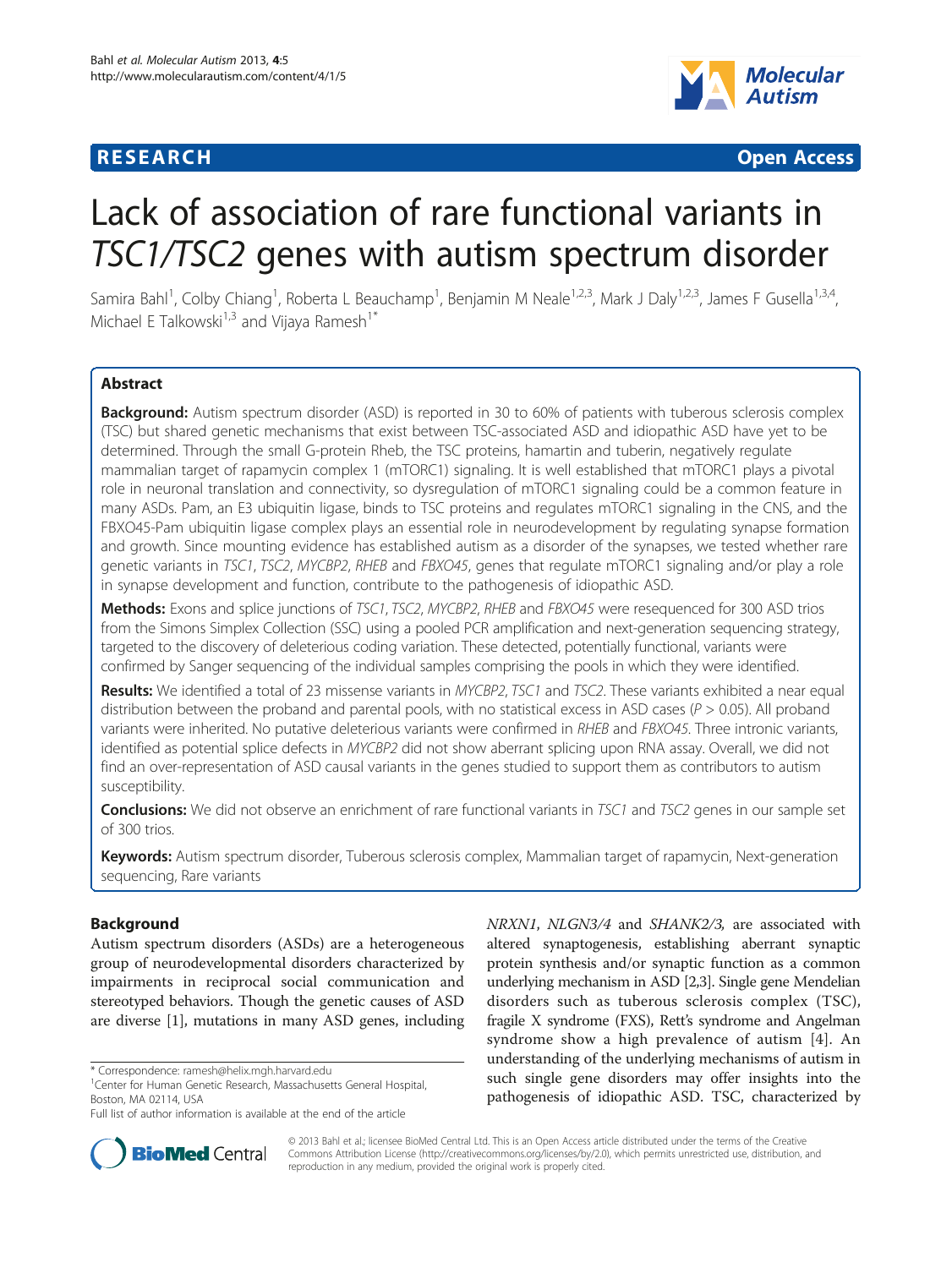benign hamartomas in multiple organs, is caused by mutations in either of the two tumor suppressor genes encoding hamartin (TSC1) and tuberin (TSC2). Features of ASD are present in 30 to 60% of individuals with TSC [[5](#page-9-0)]. Hamartin and tuberin form a complex that functions as a critical negative regulator of mammalian target of rapamycin complex 1 (mTORC1)-mediated signaling [\[6,7\]](#page-9-0).

The TSC proteins act as a central hub in relaying signals from diverse cellular pathways to control mTORC1 activity (Figure 1). mTORC1 signaling in neuronal translation has been established as a regulator of longlasting synaptic plasticity and memory as it integrates signals from many neuronal surface receptors/channels via ERK- and PI3K/Akt-mediated phosphorylation of the TSC1-TSC2 complex. Translational control is also essential for neuronal functions such as growth and axon guidance [[8](#page-9-0)]. Furthermore, aberrant activation of mTORC1 signaling is a common feature in syndromes associated with autistic phenotypes and cognitive impairments such as TSC, fragile-X, neurofibromatosis-1 (NF1) as well as those with PTEN mutations seen in ASD with macrocephaly [\[9\]](#page-9-0).

Consequently, we hypothesized that aberrant mTORC1 signaling may be a shared pathway between syndromic ASD and non-syndromic ASD, and that rare functional variants in genes that regulate mTORC1 signaling and/or play a role in synapse development and function may be associated with ASD. In this study, we chose TSC1, TSC2, MYCBP2, RHEB and FBXO45 as candidate genes for nonsyndromic ASD and carried out resequencing in 300 ASD trios from the Simons Simplex Collection (SSC) using nextgeneration sequencing (NGS) technology. The rationale for the selection of these genes is based on their critical roles in neurodevelopment as briefly described below.

Loss of a single copy of *Tsc1* in the mouse results in defects in neuronal morphology, including increased soma size, decreased spine density and increased spine size, thus implicating TSC proteins in synapse function in neurons [[10\]](#page-9-0). Mice with a heterozygous inactivating mutation in Tsc2 exhibit abnormal hippocampal CA1 long-term potentiation (LTP), and consequently deficits in hippocampal-dependent learning [\[11\]](#page-9-0). Treatment with rapamycin, a specific inhibitor of mTORC1 can improve neuronal hypertrophy and improve behavioral

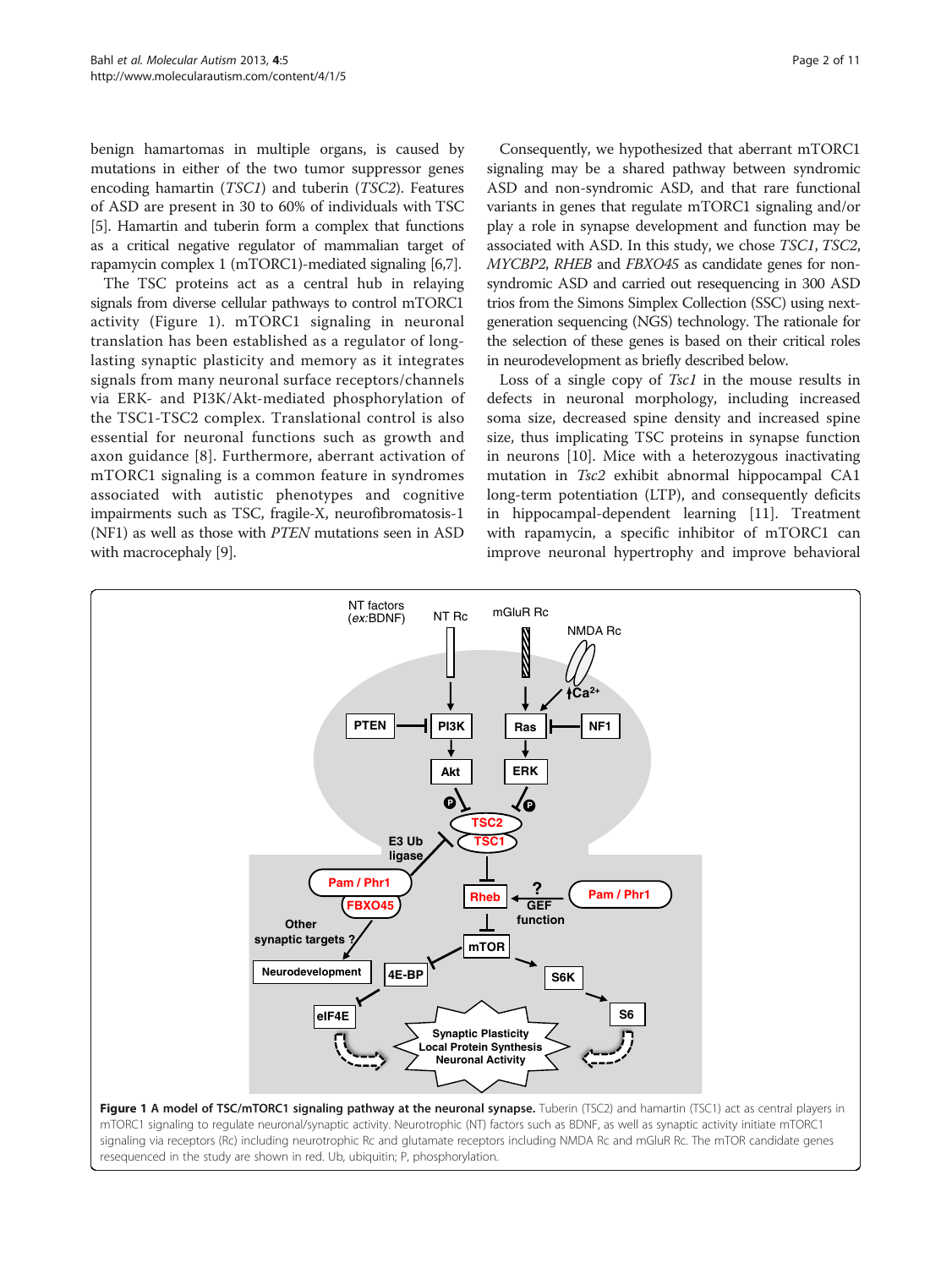phenotypes in  $Tsc2^{+/-}$  mutant mice [\[11\]](#page-9-0). Recent studies report rare variants in TSC1 and TSC2 genes to be associated with idiopathic ASD [\[12,13\]](#page-9-0).

The small GTPase Rheb (Ras homology enriched in brain) is a direct target of tuberin and hamartin in both Drosophila and mammals [[14,15](#page-9-0)]. Rheb is highly expressed in the hippocampus and is rapidly induced by growth factors and receptor-dependent synaptic activity, suggesting that Rheb may play an essential role in long term activitydependent neuronal response [\[16\]](#page-9-0). We hypothesized that gain of function mutations in RHEB, resulting in aberrant mTORC1 activation and synaptic connectivity may occur in ASD.

We previously identified Pam (MYCBP2) as an interactor of the TSC protein complex in the mammalian CNS [\[17](#page-9-0)]. Human Pam and its homologs (the PHR family of proteins), including Phr1 in mouse, Highwire (HIW) in Drosophila, Regulator of Presynaptic Morphology (RPM-1) in Caenorhabditis elegans, and Esrom in zebrafish, are E3 ubiquitin ligases that have emerged as key regulators of axon guidance, outgrowth and synapse development [\[18](#page-9-0)]. Our studies show that Pam interacts with the TSC1-TSC2 complex, and regulates mTORC1 signaling [\[17,19,20](#page-9-0)]. FBXO45, an F-box protein restricted to the nervous system, is required for normal neuromuscular synaptogenesis, axon pathfinding and neuronal migration. Proteomic analysis has revealed that FBXO45 specifically associates with Pam, forming a novel FBXO45-Pam ubiquitin ligase complex that plays an important role in neural development [\[21\]](#page-10-0).

# Methods

# ASD subjects

We obtained lymphoblast cell line DNA samples from 300 ASD trios through the Simons Simplex Collection (SSC), a resource of the Simons Foundation Autism Research Initiative (SFARI) [\[22](#page-10-0)]. DNAs from the deidentified subjects used in this study were obtained, with the institutional review board approval of Partners HealthCare System, from the Rutgers University Cell and DNA Repository. DNAs and cell lines deposited into this public repository, to further ASD research as part of the SSC, were all from affected subjects and unaffected family members who provided informed consent through the SFARI and its twelve participating institutions (Baylor College of Medicine, Children's Hospital Boston, Columbia University, Emory University, McGill University, University of California, Los Angeles, University of Illinois at Chicago, University of Michigan, University of Missouri, University of Washington, Vanderbilt University and Yale University), based upon protocols approved by each institutional review board. The SSC families included in the study are provided in Additional file [1](#page-9-0): Table S1.

# Next-generation sequencing Genomic DNA pooling strategy

DNA concentration was measured by Quant-i $T^m$ PicoGreen<sup>®</sup> dsDNA reagent (Invitrogen, Carlsbad, CA, USA) and normalized to 4 ng/μL by multiple rounds of quantification and dilution. A 10% variance was allowed, as that is the limit of quantitation of PicoGreen<sup>®</sup> detection system [[23](#page-10-0)]. A pooling strategy was employed to process the 300 SSC trios wherein 10 pools of probands (30 samples per pool), and 10 pools of parents (60 samples per pool comprising 30 mothers and 30 fathers for each corresponding proband) were assembled (Additional file [2](#page-9-0): Figure S1). Samples were pooled after multiple rounds of quantification and normalization, as described earlier [\[23](#page-10-0)], to ensure that the DNA pool accurately reflected sample allele frequency. No other experiments were performed to examine the sample coverage directly.

# Target amplification and PCR pools

Primers were designed for all coding exons of TSC1, TSC2, MYCBP2, RHEB and FBXO45 using Primer3 software on the hg19 reference sequence (amplicons of 200 to 600 base pairs (bp) including approximately 100 bp of intronic sequence flanking either side of each exon; exons exceeding 600 bp were split into two or more overlapping amplicons). All amplicons were tested on three HapMap CEPH (CEU) samples. To provide a recognition site for downstream concatenation, NotI tails (5' CGCGTTGCGGCCGC 3') were added to the primer ends. The details of the primers designed for the five genes are provided in Additional file [3:](#page-9-0) Table S2. Target regions were PCR amplified using *PfuUltra*  $II<sup>TM</sup>$  Fusion HS DNA polymerase (Agilent Technologies, Santa Clara, CA, USA) for all the 20 DNA pools assembled. Following amplification, a representative subset of PCR amplicons (for each DNA pool) was visualized by agarose gel electrophoresis for confirmation/quality control. The PCR amplification products were again quantified by PicoGreen<sup>®</sup>, normalized and pooled, yielding PCR pools containing equal concentrations of PCR amplicons from all exons of each candidate gene.

# Library preparation and high throughput sequencing

As described by Calvo et al. [[24](#page-10-0)], products were concatenated following amplification, size selected (> 600 bp), and randomly sheared using a Covaris S2 system (Covaris, Inc., Woburn, MA, USA) into fragments ranging from 150 to 200 bp in length. Following Illumina paired-end library preparation of the sheared products (Illumina, San Diego, CA, USA), the final libraries were quantified by PicoGreen<sup>®</sup> (Quant-iT, Invitrogen, Carlsbad, CA, USA), Agilent Bioanalyzer DNA 1000 kit (Agilent Technologies, Santa Clara, CA, USA), and Quantitative PCR (qPCR) analysis with iQ SYBR Green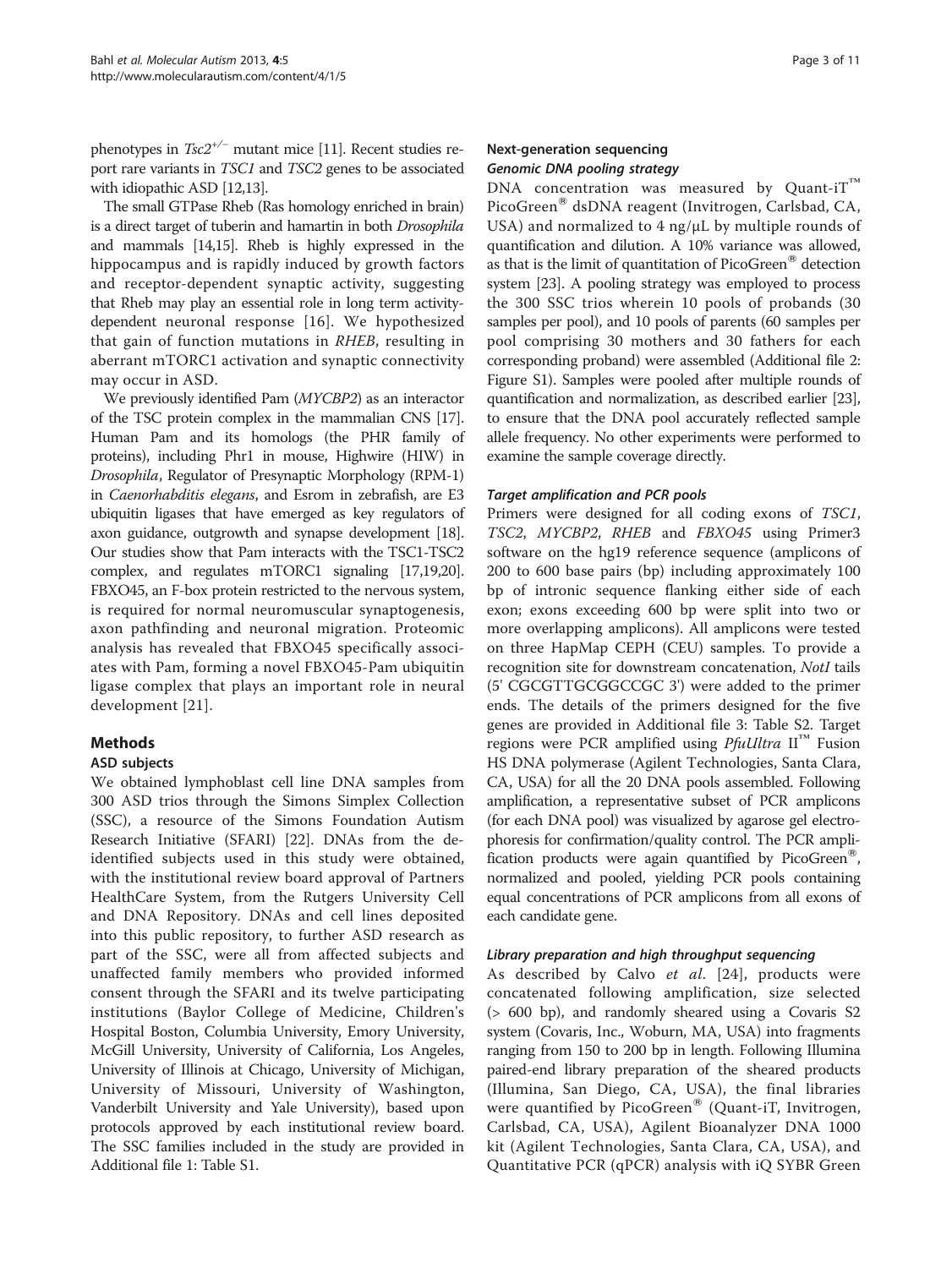Supermix (Bio-Rad Laboratories, Hercules, CA, USA). qPCR was performed with primers targeting the Illumina adaptor oligos and an Illumina PhiX sample serially diluted for a standard curve, thereby quantifying only DNA fragments containing properly ligated adaptor oligos required for sequencing. For additional quality control, some of the libraries were cloned into a sequencing vector using Zero Blunt<sup>®</sup> TOPO<sup>®</sup> PCR Cloning Kit (Invitrogen, Carlsbad, CA, USA), and representative individual clones were sequenced (using conventional Sanger method) to verify the presence of candidate gene exons within the libraries. 76 bp reads were aligned to the genome using Novoalign (Novocraft, Selangor, Malaysia) and mutation analysis was performed with the Genome Analysis Toolkit [\[25,26](#page-10-0)] and Syzygy [\[23\]](#page-10-0).

#### Confirmation of identified variants

Confirmation of the potentially deleterious variants identified was performed by Sanger sequencing on an ABI 3730 capillary sequencer and DNA sequence analysis was performed using Sequence Scanner software version 1.0 (Applied Biosystems, Foster City, CA, USA). PCR primers used for sequencing were the same as those used for amplification of exons from sample pools except for the NotI tails. We also tested all the confirmed proband variants in the corresponding parental pools and all the confirmed parental variants in the corresponding proband pools.

#### Variant analyses

The significance of differences in the number of variants occurring between ASD cases and parents was tested using Fisher's exact test, with nominal statistical significance defined as a two-sided  $P < 0.05$ . The potential consequence on protein function of each confirmed missense variant was evaluated using PolyPhen-2 software [\[27\]](#page-10-0). The branch point sequence analysis module of the Human Splicing Finder Version 2.4.1 was used to identify potential splicing defects [[28](#page-10-0)]. Default settings were used for all prediction programs.

# Testing intronic variants for exon skipping

Total RNA was isolated using RNeasy Mini kit (Qiagen Sciences, Germantown, MD, USA) according to the manufacturer's instructions. RNA quantity and quality were measured by ND-1000 (Nanodrop, Thermo Scientific, Lafayette, Co, USA). First strand cDNA was generated using SuperScript<sup>™</sup> II reverse transcriptase according to the manufacturer's instructions (Invitrogen, Carlsbad, CA, USA). MYCBP2 intronic variants were tested for exon skipping using the following cDNA primer pairs: (a) 5' ACCACAGCATGACAGCCATA 3' and 5' GCAAGTCCTTTTCCAGATCG 3' for variant c.1625- 19T>C, (b) 5' TGGCAGCTATGCAGGACTTA 3' and 5' TGCAAGAAGGTCACCATCAG 3' for variant c.3982

+31C>G and (c) 5' TTCATTGGAGACTGCATCAGA 3' and 5' TGCAGCCTCCTCAAGAATTT 3' for variant c.6727-16T>C.

# Results

We sequenced the coding regions of five candidate genes that regulate mTORC1 signaling and/or are implicated in synapse development and function (TSC1, TSC2, MYCBP2, RHEB and FBXO45) in 300 ASD trios from the SSC. We combined DNA from the 300 trios into 10 pools of 30 ASD probands and 10 pools of the corresponding 60 parents (Additional file [2](#page-9-0): Figure S1). Each pool was PCR amplified to capture the 155 coding exons from the five target genes (Table [1](#page-4-0)). RHEB exon 1 and the first 125 bases of FBXO45 exon 1 could not be successfully amplified and hence are not included in the study. The 165 successful PCR amplicons were combined, concatenated and sheared to construct libraries. The 20 libraries were sequenced using the Illumina Genome Analyzer (Illumina, San Diego, CA, USA).

Sequencing yielded relatively uniform coverage distribution of each exon across all five candidate genes and 20 pools. A representative example of the uniform sequencing coverage obtained is depicted in Figure [2](#page-4-0) for two of the largest genes sequenced, MYCBP2 (83 coding exons) and TSC2 (41 coding exons) for two proband pools and their corresponding parental pools. For all coding exons, read depth averaged at least 15,000x for each pool, or 200x for each individual proband/parent sample. Overall, sequence coverage was obtained from 99.4% of all targeted exons and 99.8% of all targeted bases (Table [1](#page-4-0)). Additional file [4:](#page-9-0) Table S3 provides the mean and range of sequence coverage over each exon for the five genes examined, with data for each proband and parental pool shown separately. Also, we were able to detect and confirm one variant in a pool of 30 samples (3.33% sensitive) and one variant in a pool of 60 samples (1.66% sensitive) by the analytical tools used.

After filtering for high quality variant calls using Syzygy [\[23](#page-10-0)], the variants were classified for analysis by (1) type/location, into nonsense, coding non-synonymous (missense), coding synonymous, intronic, 3'-UTR, 5'-UTR, and 5'- and 3'- splice variants, (2) distribution, into proband (proband pool only),'inherited' (proband and corresponding parental pool) and non-transmitted (parental pool only) variants, and (3) presence/absence in either the dbSNP or 1000 Genomes databases, into reported and novel variants. We prioritized those proband, inherited or parental coding variants, not previously reported in the public databases that produced a premature stop codon (nonsense) or other non-synonymous change, as well as intronic variants that had a potential role in altering splicing based upon branch point sequence analysis (see Methods). The selected variants were confirmed by Sanger di-deoxy sequencing of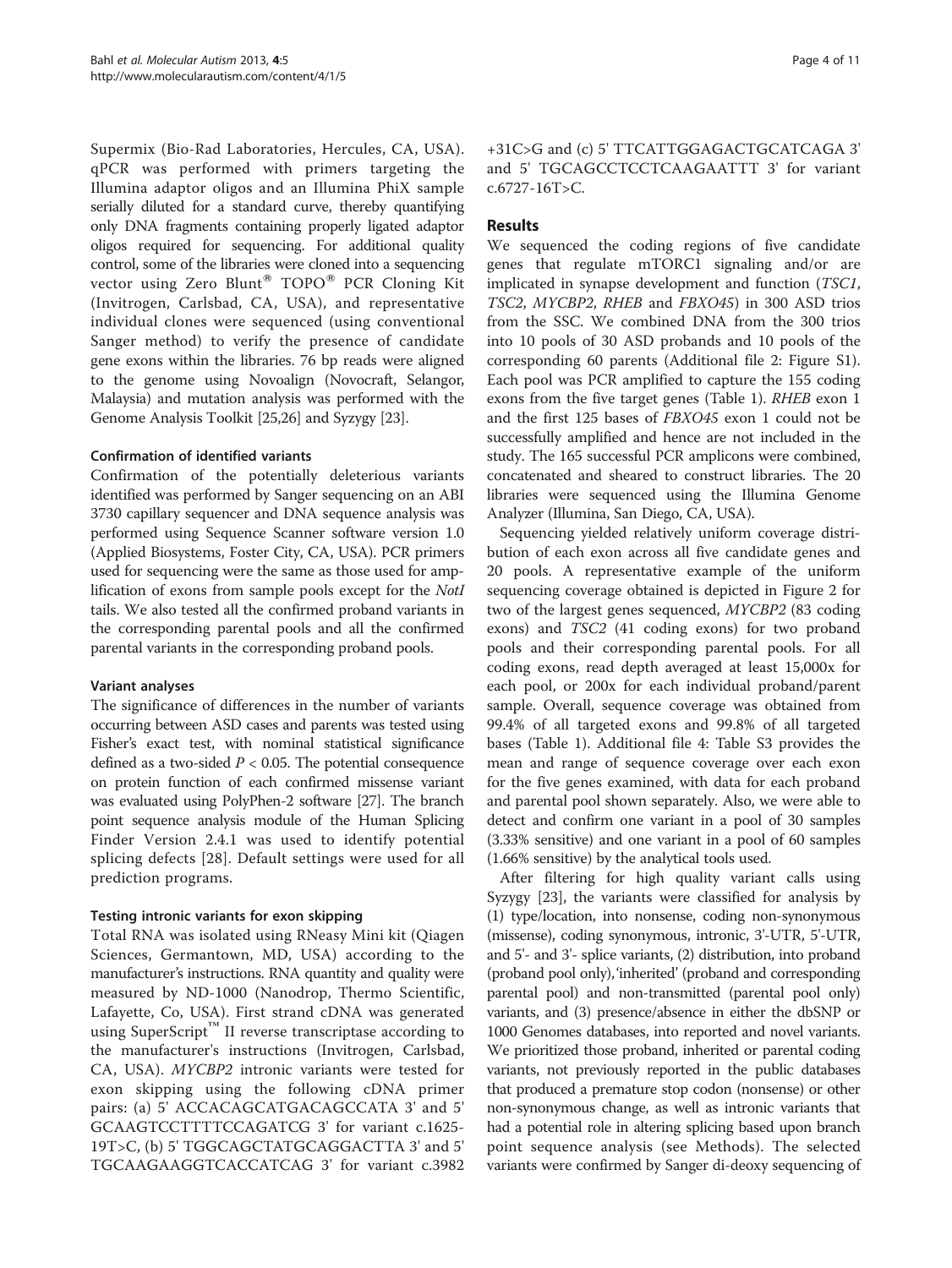| Gene             | Chromosome | Exons screened    | <b>Targeted</b><br>exon bases | High coverage<br>bases <sup>a</sup> | Average coverage<br>per pool | Average coverage<br>per proband <sup>b</sup> | Average coverage<br>per parent <sup>p</sup> |
|------------------|------------|-------------------|-------------------------------|-------------------------------------|------------------------------|----------------------------------------------|---------------------------------------------|
| TSC 1            |            | <b>Exons 3-23</b> | 3495                          | 3495                                | 52804.6                      | 760.2                                        | 880.1                                       |
| TSC <sub>2</sub> | 16         | <b>Exons 1-41</b> | 5355                          | 5355                                | 79732.3                      | 2657.7                                       | 1328.9                                      |
| <b>RHFB</b>      |            | Exons 2-8         | 555                           | 503                                 | 16050.2                      | 535                                          | 267.5                                       |
| MYCBP2 (Pam)     | 13         | <b>Exons 1-83</b> | 13923                         | 13923                               | 21906.8                      | 730.2                                        | 365.1                                       |
| FBXO45           |            | $Exons$ 1-3       | 861                           | 858                                 | 33853.7                      | 1128.5                                       | 564.2                                       |

<span id="page-4-0"></span>Table 1 Coverage summary of mTOR pathway candidate genes sequenced by next generation sequencing

<sup>a</sup>individual bases for which at least 3000x average coverage was obtained.

<sup>b</sup>statistics reflect coverage per proband/parent sample, not per chromosome.

individual DNA samples comprising the pool(s) in which the variant was identified.

Notably, there were no confirmed de novo events in the probands or inherited nonsense variants in any of the five genes. A total of ten missense and three non-coding intronic variants in MYCBP2, three missense variants in TSC1 and ten missense variants in TSC2 were confirmed. There were no confirmed variants of interest based on the above criteria in FBXO45 and RHEB. A recent study,

which examined the metabotropic glutamate-receptor (mGluR) signaling pathway genes for rare genetic variants contributing to autism susceptibility also, did not find any significant coding variants in RHEB [\[12\]](#page-9-0).

Of the ten missense variants confirmed in MYCBP2, four (K1325R, I1581V, D2437N and N2811D) were observed as variants inherited by the proband from a parent. The remaining six variants (V534I, K543R, V1285I, F1849C, P2533L and R2803H) were identified in different parent



Figure 2 Schematic representation of the sequence coverage data. Coverage plots, represented by blue peaks, are shown for two of the largest genes studied, MYCBP2 (83 exons, upper panel) and TSC2 (41 exons, lower panel). Intron-exon structure of the genes is shown along with sequencing coverage for each exon for proband pools 1 and 2 (PP1, PP2) and their corresponding parental pools (CP1, CP2). The coverage plots were generated using The Integrative Genomics Viewer at Broad Institute [\[29\]](#page-10-0).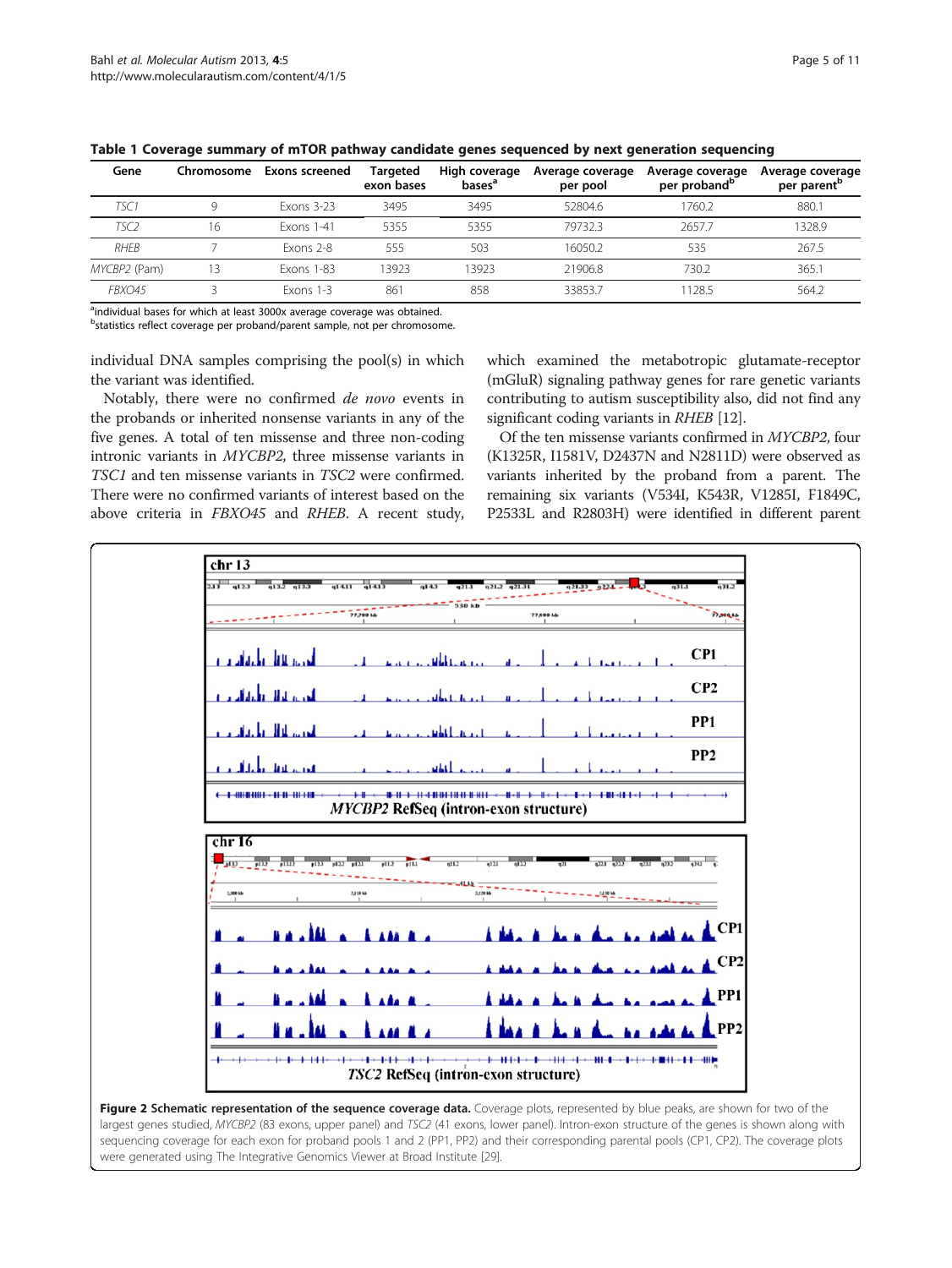samples as singletons, not transmitted to the proband. The inherited variant K1325R and non-transmitted variant V534I were both found in the father of a single trio (Table 2). The three intronic variants (c.1625-19T>C, c.3982+31C>G and c.6727-16T>C) confirmed in MYCBP2 were all inherited (Table 2). None occurred at a classic donor/acceptor site but they were suspected instead to represent potential splicing defects due to their occurrence at putative branch/polypyrimidine sites. However, no exon skipping was observed for any of the three variants when the respective RNA samples were analyzed (data not shown).

For the TSC genes, we confirmed two inherited missense variants (T360N and P448S) in TSC1 and six (I64V, H152D, K533Q, K954R, E984Q and A1429S) in TSC2. Four of these (TSC1: T360N, P448S; TSC2: K533Q, Q984N) have been previously reported as potential risk factors for ASD [[12,13\]](#page-9-0). We also identified one nontransmitted parental missense variant (L116V) in TSC1 and four (C728F, P878S, S960F and T1330M) in TSC2 (Table [3](#page-6-0)). Two independent studies have reported differing roles for the TSC1 L116V variant, as an ASD specific variant [\[12](#page-9-0)] and as a control variant [\[13\]](#page-9-0), though it appears here to be a rare polymorphism (Table [3\)](#page-6-0). All the three TSC1 variants (inherited variants T360N and P448S, and non-transmitted variant L116V) are also reported in the tuberous sclerosis database - Leiden Open Variation Database (LOVD, [http://](http://chromium.liacs.nl/LOVD2/TSC/home.php) [chromium.liacs.nl/LOVD2/TSC/home.php](http://chromium.liacs.nl/LOVD2/TSC/home.php)) - as probably non-pathogenic. However, all the TSC2 variants excepting,

A1429S and T1330M are novel (Table [3\)](#page-6-0). The variants T360N in TSC1 and A1429S in TSC2 were detected in both parents; however, the respective probands were heterozygous for these changes (Table [3\)](#page-6-0).

As an additional large scale control dataset, we used data from the National Heart, Lung, and Blood Institute exome variant server (NHLBI EVS) and found five variants in MYCBP2 (V534I, K543R, V1285I, R2803H and N2811D), all three TSC1 variants (L116V, T360N and P448S) and a single TSC2 variant (A1429S) to be reported in the controls (Tables 2 and [3](#page-6-0)).

Overall, we did not find a significant enrichment of rare inherited variants in ASD probands as compared to the non-transmitted variants in parents for MYCBP2  $(P > 0.05)$  or the TSC genes  $(P > 0.05)$ .

An additional review of TSC missense mutations reported in LOVD with NHLBI EVS suggested that 19 TSC1 and 56 TSC2 variants were seen in controls. Furthermore, missense variants in TSC genes reported to have functional impact [\[30-32](#page-10-0)] were catalogued and found not to be seen in idiopathic ASD cases, suggesting that mutations observed in frank TSC are not seen in ASD (Additional file [5](#page-9-0): Table S4).

# **Discussion**

Dysregulation of mTORC1 signaling is correlated with aberrant synaptic protein synthesis and has emerged as a common biochemical pathway in many syndromes associated with ASD. Because approximately 50 to 60%

|  | Table 2 Details of rare variants identified in MYCBP2 in ASD cases and parents |  |  |
|--|--------------------------------------------------------------------------------|--|--|
|--|--------------------------------------------------------------------------------|--|--|

| SSC Proband/ Parent ID <sup>a</sup>            | Variant type       | Coordinate <sup>b</sup> | Amino acid position <sup>c</sup>   | Inheritance              | <b>Functional prediction</b><br>by polyphen-2 | <b>Exome variant</b><br>server <sup>d</sup> |  |  |  |
|------------------------------------------------|--------------------|-------------------------|------------------------------------|--------------------------|-----------------------------------------------|---------------------------------------------|--|--|--|
|                                                |                    |                         | Inherited coding sequence variants |                          |                                               |                                             |  |  |  |
| 11664.p1                                       | missense           | 77764453                | K1325R                             | paternal                 | damaging                                      |                                             |  |  |  |
| 11441.p1                                       | missense           | 77755922                | <b>I1581V</b>                      | maternal                 | benign                                        |                                             |  |  |  |
| 11002.p1                                       | missense           | 77714277                | D2437N                             | maternal                 | damaging                                      |                                             |  |  |  |
| 11000.p1                                       | missense           | 77672744                | N2811D                             | maternal                 | benign                                        | reported                                    |  |  |  |
| Non-transmitted coding sequence variants       |                    |                         |                                    |                          |                                               |                                             |  |  |  |
| 11664.fa                                       | missense           | 77835444                | V534I                              |                          | benign                                        | reported                                    |  |  |  |
| 11587.fa                                       | missense           | 77835416                | <b>K543R</b>                       | ٠                        | benign                                        | reported                                    |  |  |  |
| 11573.mo                                       | missense           | 77765917                | V1285I                             | $\overline{\phantom{a}}$ | benign                                        | reported                                    |  |  |  |
| 11149.fa                                       | missense           | 77745761                | F1849C                             |                          | benign                                        |                                             |  |  |  |
| 11765.mo                                       | missense           | 77700625                | P2533L                             |                          | benign                                        |                                             |  |  |  |
| 11775.mo                                       | missense           | 77672767                | R2803H                             |                          | benign                                        | reported                                    |  |  |  |
| Intronic variants (potential splicing defects) |                    |                         |                                    |                          |                                               |                                             |  |  |  |
| 11242.p1                                       | $c.1625 - 19T > C$ | 77838156                |                                    | paternal                 |                                               |                                             |  |  |  |
| 11417.p1                                       | $c.3982 + 31C > G$ | 77779577                |                                    | maternal                 | $\overline{a}$                                |                                             |  |  |  |
| 11291.p1                                       | $c.6727 - 16T > C$ | 77738691                |                                    | maternal                 | $\overline{a}$                                |                                             |  |  |  |

<sup>a</sup>p1: proband; fa: father, mo: mother.

<sup>b</sup>coordinates based on genome build hg19.

<sup>c</sup>amino acid position based on Swiss-Prot accession # 075592.3.

d NHLBI exome variant server, Seattle, WA, USA.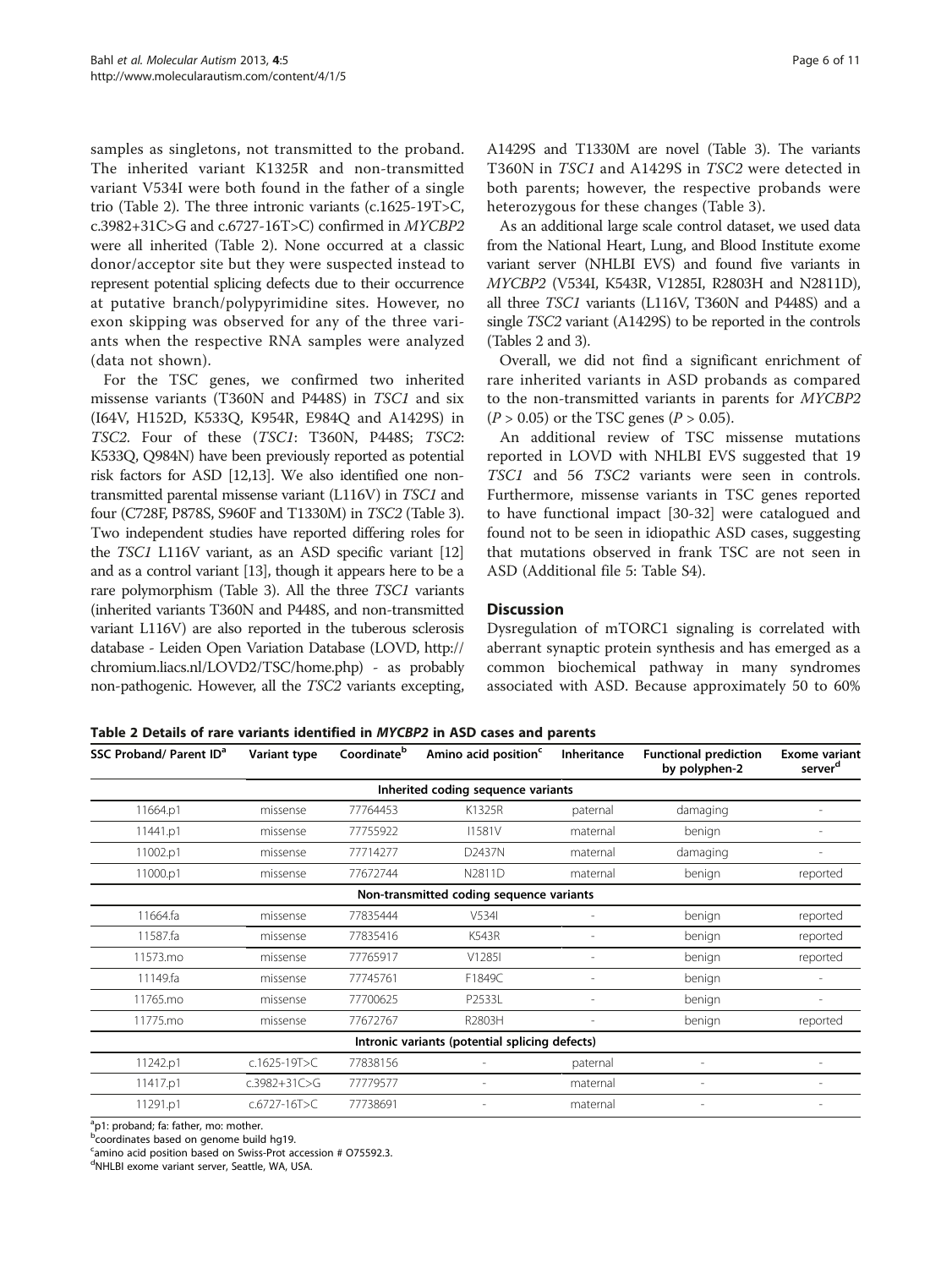| TSC gene                                 | SSC Proband/<br>Parent ID <sup>a</sup> | Coordinate <sup>b</sup> | Amino acid<br>position <sup>c</sup> | <b>Inheritance</b> | <b>Functional prediction</b><br>by polyphen-2 | LOVD TSC database <sup>d</sup> | <b>Exome variant</b><br>server <sup>e</sup> |  |  |  |
|------------------------------------------|----------------------------------------|-------------------------|-------------------------------------|--------------------|-----------------------------------------------|--------------------------------|---------------------------------------------|--|--|--|
|                                          | Inherited coding sequence variants     |                         |                                     |                    |                                               |                                |                                             |  |  |  |
| TSC1                                     | 11208.p1                               | 135786451               | <b>T360N</b>                        | both               | damaging                                      | probably not pathogenic        | reported (0.0461)                           |  |  |  |
| TSC1                                     | 11409.p1                               | 135782214               | P448S                               | paternal           | benign                                        | probably not pathogenic        | reported (0.3844)                           |  |  |  |
| TSC <sub>2</sub>                         | 11232.p1                               | 2100452                 | 164V                                | paternal           | damaging                                      |                                |                                             |  |  |  |
| TSC <sub>2</sub>                         | 11443.p1                               | 2104414                 | H152D                               | maternal           | benign                                        |                                |                                             |  |  |  |
| TSC2                                     | 11543.p1                               | 2114426                 | K533Q                               | maternal           | damaging                                      |                                |                                             |  |  |  |
| TSC <sub>2</sub>                         | 11619.p1                               | 2127622                 | K954R                               | paternal           | benign                                        |                                |                                             |  |  |  |
| TSC <sub>2</sub>                         | 11590.p1                               | 2127711                 | E984Q                               | paternal           | damaging                                      | $\qquad \qquad$                | $\overline{a}$                              |  |  |  |
| TSC <sub>2</sub>                         | 11196.p1                               | 2134508                 | A1429S                              | both               | benign                                        | no known pathogenicity         | reported (0.2324)                           |  |  |  |
| Non-transmitted coding sequence variants |                                        |                         |                                     |                    |                                               |                                |                                             |  |  |  |
| TSC1                                     |                                        | 135800991               | L116V                               |                    | damaging                                      | pathogenicity unknown          | reported (0.0154)                           |  |  |  |
| TSC <sub>2</sub>                         | 11780.fa                               | 2122327                 | C728F                               |                    | damaging                                      |                                |                                             |  |  |  |
| TSC <sub>2</sub>                         | 11458.mo                               | 2125886                 | P878S                               | $\overline{a}$     | damaging                                      | $\overline{\phantom{a}}$       |                                             |  |  |  |
| TSC <sub>2</sub>                         | 11303.mo                               | 2127640                 | S960F                               |                    | damaging                                      |                                |                                             |  |  |  |
| TSC <sub>2</sub>                         | 11195.mo                               | 2133801                 | T1330M                              |                    | benign                                        | pathogenicity unknown          |                                             |  |  |  |

<span id="page-6-0"></span>Table 3 Details of rare missense variants identified in TSC genes in ASD cases and parents

<sup>a</sup>p1: proband; fa: father; mo: mother.

**b**coordinates based on genome build hg19.

<sup>c</sup>amino acid position based on Swiss-Prot accession # Q92574.2 and P49815.2 for TSC1 and TSC2, respectively.

<sup>d</sup>tuberous sclerosis database: Leiden Open Variation Database.

e NHLBI exome variant server, Seattle, WA, USA. Values in parentheses denote minor allele frequency in percent.

f identified by next-generation sequencing but not tested by Sanger sequencing because it was previously reported.

of TSC patients exhibit autistic phenotypes, we hypothesized that functional rare variants in genes that regulate mTORC1 signaling may be frequent in non-syndromic ASD, which may explain the autistic phenotypes shared between TSC and ASD in general. We investigated five mTOR pathway candidates, TSC1, TSC2, MYCBP2, RHEB and FBXO45, based upon their critical roles in neurodevelopment. Mice lacking these genes exhibit defects in synapse development, axon navigation and hippocampal-dependent learning [\[20,](#page-9-0)[21,33](#page-10-0)-[35](#page-10-0)]. The findings of our study however do not support the hypothesis and suggest that rare variants in the studied mTOR pathway candidate genes do not play a significant causal role in autism. We did not detect support for a genetic association between any of the studied genes and autism. No de novo variations, considered to be a hallmark of the risk-determining genes of greatest effect, were identified; neither did we identify any nonsense variants. In MYCBP2, TSC1 and TSC2, we observed a few rare inherited single nucleotide variants in ASD probands, but a comparable number of variants were also found in the parents indicating that the ASD variants are probably rare private sequence changes.

Next-generation sequencing of pooled samples is shown to be efficient and cost-effective in capturing variation in a limited target region that has been selectively amplified in multiple DNA samples as shown in studies to identify genes in type 1 diabetes, human complex 1 deficiency and inflammatory bowel diseases [\[23,24,36](#page-10-0)]. The approach is capable of deriving very deep coverage in targeted regions and as such can be sensitive to the detection of rare or private events within the pool [[24\]](#page-10-0). However, it should be noted that we chose to validate only the subset of presumably deleterious and thus potentially pathogenic variants, a strategy that was not specific to detection and confirmation of the full mutational burden. Nonetheless, our negative findings are consistent with results from three recent studies that examined the patterns of de novo point mutations in ASDs by whole exome sequencing [[37-39\]](#page-10-0). None of the three studies, all of which reported overlapping results with respect to genes conferring susceptibility to autism, identified the mTOR pathway genes that we investigated as genuine autism risk factors, though de novo mutations were identified in two of the genes, MYCBP2 and TSC2. Neale et al. [[37\]](#page-10-0) identified a single de novo missense mutation in the myc-binding domain of MYCBP2. The mutation was however predicted to be benign by PolyPhen-2. These findings do not rule out Pam (MYCBP2) as a functional participant in autism as it is probable that Pam, an E3 ubiquitin ligase, may be functioning only at the translational level as evidenced by recent work from our laboratory on mTORC1 regulation by Pam in the brain using mouse models [\[20](#page-9-0)]. Pam has been identified as a potential substrate whose phosphorylation is directly or indirectly controlled by mTORC1 in two independent phosphoproteome studies [\[40,41](#page-10-0)]. Furthermore, Pam has also been identified as a target transcript of fragile X mental retardation protein (FMRP) [\[42](#page-10-0)]. Both mTOR and FMRP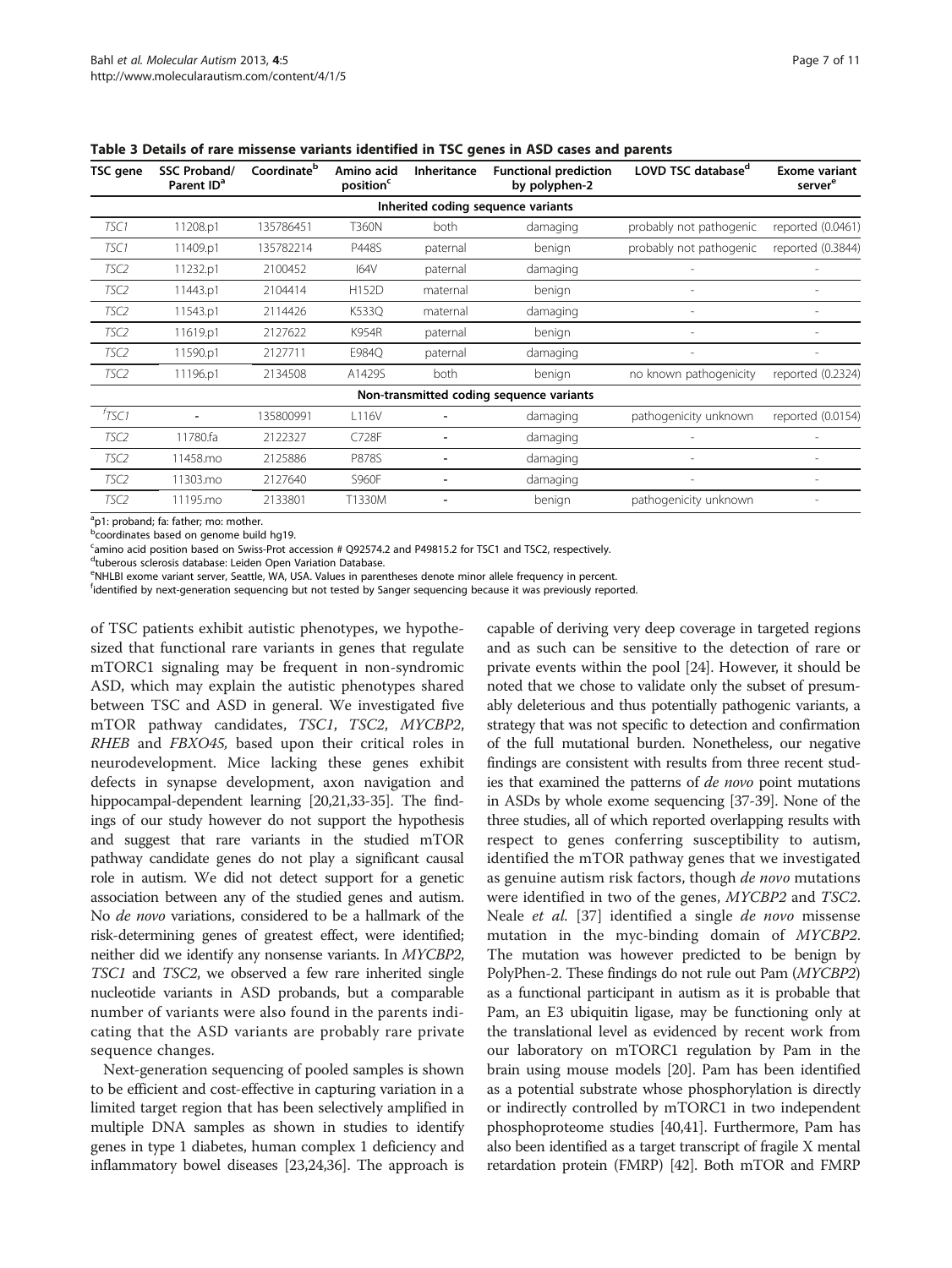<span id="page-7-0"></span>Table 4 Inter-study comparison of TSC variants identified in ASD samples

| Gene             | Amino acid position <sup>a</sup> | <b>Current study</b>     | Schaaf et al. [13]       | Kelleher et al. [12]        | Exome variant server <sup>b</sup> |
|------------------|----------------------------------|--------------------------|--------------------------|-----------------------------|-----------------------------------|
| TSC1             | P231L                            |                          |                          | ASD variant                 |                                   |
| TSC1             | Q527R                            | ÷                        | $\sim$                   | ASD variant                 |                                   |
| TSC1             | L116V                            | parental variant         | control                  | ASD variant                 | reported (0.0154)                 |
| TSC1             | M322T                            |                          | $\mathcal{L}$            |                             | reported (16.5462)                |
| TSC1             | S334L                            | $\sim$                   | control                  | $\mathcal{L}$               | reported (0.0308)                 |
| TSC1             | R336W                            | $\sim$                   | control                  | ASD variant                 | reported (0.0231)                 |
| TSC1             | <b>T360N</b>                     | inherited variant        | proband/control          | $\mathcal{L}^{\mathcal{A}}$ | reported (0.0461)                 |
| TSC1             | T3931                            |                          | $\sim$                   | ASD variant                 | reported (0.0077)                 |
| TSC1             | S403L                            |                          | control                  |                             | reported (0.0615)                 |
| TSC1             | P448S                            | inherited variant        | proband                  | ASD variant                 | reported (0.3844)                 |
| TSC1             | G560S                            | $\overline{\phantom{a}}$ | control                  | $\overline{\phantom{a}}$    |                                   |
| TSC1             | <b>K587R</b>                     |                          | proband/control          | $\mathcal{L}$               | reported (0.0923)                 |
| TSC1             | Q654E                            |                          | $\sim$                   | ASD variant                 | i.                                |
| TSC1             | H732Y                            | ÷,                       | proband/control          |                             | reported (0.2691)                 |
| TSC1             | N762S                            | ÷,                       | proband                  | $\sim$                      | reported (0.0384)                 |
| TSC1             | Q906H                            | $\overline{\phantom{a}}$ | $\overline{\phantom{a}}$ | ASD variant                 | $\sim$                            |
| TSC1             | G1035S                           | Ĭ.                       | proband/control          | $\overline{\phantom{a}}$    | reported (0.1232)                 |
| TSC1             | M1067L                           |                          | proband                  |                             |                                   |
| TSC <sub>2</sub> | S6N                              |                          | control                  | $\overline{\phantom{a}}$    |                                   |
| TSC2             | M50V                             |                          | proband/control          |                             | reported (0.0231)                 |
| TSC2             | <b>I64V</b>                      | inherited variant        | yes                      | $\bar{a}$                   |                                   |
| TSC2             | E92V                             |                          | control                  |                             | reported (0.1466)                 |
| TSC2             | A97T                             | $\sim$                   | control                  | $\sim$                      |                                   |
| TSC <sub>2</sub> | A145T                            | $\overline{\phantom{a}}$ |                          | ASD variant                 |                                   |
| TSC2             | H152D                            | inherited variant        |                          |                             |                                   |
| TSC2             | A431V                            | $\overline{\phantom{a}}$ | $\overline{\phantom{a}}$ | ASD variant                 | $\overline{\phantom{a}}$          |
| TSC2             | A460T                            | $\sim$                   | proband/control          | $\sim$                      | reported (0.0799)                 |
| TSC2             | S487C                            | $\sim$                   | $\mathcal{L}$            | ASD variant                 |                                   |
| TSC2             | K533Q                            | inherited variant        | proband                  |                             |                                   |
| TSC2             | R537C                            |                          | proband                  | $\sim$                      | reported (0.0462)                 |
| TSC2             | <b>1606V</b>                     | ÷,                       | proband                  | $\sim$                      | reported (0.0154)                 |
| TSC2             | D635E                            |                          | control                  | $\sim$                      |                                   |
| TSC2             | V638M                            | $\overline{\phantom{m}}$ | $\sim$                   | ASD variant                 |                                   |
| TSC2             | A678T                            |                          | proband                  |                             | reported (0.0162)                 |
| TSC2             | Y719H                            |                          |                          | ASD variant                 |                                   |
| TSC2             | C728F                            | parental variant         |                          |                             |                                   |
| TSC2             | P874L                            | $\overline{\phantom{a}}$ | $\overline{\phantom{a}}$ | ASD variant                 | reported (0.0077)                 |
| TSC2             | P878S                            | parental variant         |                          |                             |                                   |
| TSC2             | F904A                            | $\mathcal{L}$            | proband/control          |                             | reported (0.0077)                 |
| TSC2             | K954R                            | inherited variant        |                          |                             |                                   |
| TSC2             | S960F                            | parental variant         |                          | L,                          |                                   |
| TSC2             | E984Q                            | inherited variant        | proband/control          | $\overline{\phantom{a}}$    |                                   |
| TSC2             | D1084E                           | $\overline{\phantom{a}}$ | $\overline{\phantom{a}}$ | ASD variant                 |                                   |
| TSC2             | P1097L                           |                          | proband                  | $\mathbb{L}$                |                                   |
| TSC2             | A1141V                           | $\overline{\phantom{m}}$ | proband                  |                             | reported (0.6389)                 |
| TSC2             | S1276F                           |                          | $\bar{\phantom{a}}$      | ASD variant                 |                                   |
| TSC2             | P1305L                           | $\overline{\phantom{a}}$ | $\overline{\phantom{a}}$ | ASD variant                 | reported (0.7186)                 |
|                  |                                  |                          |                          |                             |                                   |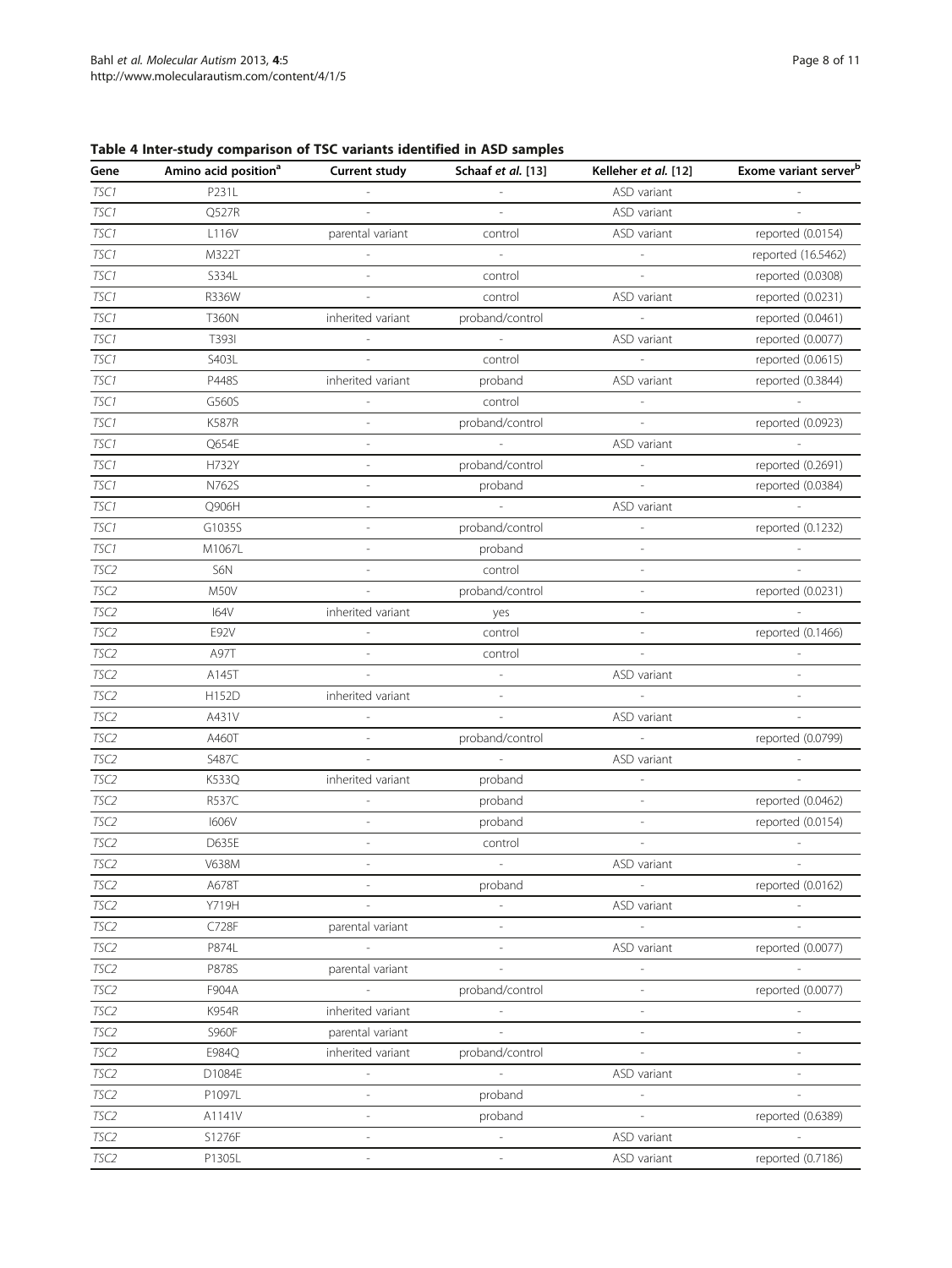| TSC2             | G1325D | ۰                 | $\overline{\phantom{a}}$ | ASD variant              | $\sim$                   |
|------------------|--------|-------------------|--------------------------|--------------------------|--------------------------|
| TSC <sub>2</sub> | T1330M | parental variant  | $\overline{\phantom{a}}$ | $\overline{\phantom{a}}$ | $\overline{\phantom{a}}$ |
| TSC2             | E1351K | ۰                 | $\overline{\phantom{a}}$ | ASD variant              | $\overline{\phantom{a}}$ |
| TSC <sub>2</sub> | S1365L | ۰                 | control                  | $\overline{\phantom{a}}$ | reported (0.0077)        |
| TSC <sub>2</sub> | R1369Q | ۰                 | proband                  | $\overline{\phantom{a}}$ |                          |
| TSC <sub>2</sub> | G1425R | ۰                 | proband                  | $\overline{\phantom{a}}$ | $\sim$                   |
| TSC <sub>2</sub> | A1429S | inherited variant | $\overline{\phantom{a}}$ | $\overline{\phantom{a}}$ | reported (0.2324)        |
| TSC <sub>2</sub> | G1439D | ۰                 | $\overline{\phantom{a}}$ | ASD variant              | reported (0.4412)        |
| TSC <sub>2</sub> | S1448R |                   | proband                  | $\overline{\phantom{a}}$ |                          |

Table 4 Inter-study comparison of TSC variants identified in ASD samples (Continued)

<sup>a</sup>amino acid position based on Swiss-Prot accession # Q92574.2 and P49815.2 for TSC1 and TSC2, respectively.

b NHLBI exome variant server, Seattle, WA, USA. Values in parentheses denote minor allele frequency in percent.

play key roles in neuronal translation, and recent evidence indicates a link between mTORC1 signaling and FMRP. The role of Pam in regulating TSC/mTORC1 signaling in neurons, and more importantly the regulation of Pam by both mTORC1 and FMRP as well as the function of Pam in synapse development, suggest that either a direct or indirect involvement of this protein is possible in a subset of ASD.

Mutations in the TSC genes, TSC1 and TSC2 are known to cause syndromic autism [\[33\]](#page-10-0). In non-syndromic autism patients, TSC rates of 1.1% to 1.3% have been reported in many studies [\[43-47\]](#page-10-0). Two recent studies looked at the possible role of TSC1 and TSC2 genes along with others in non-syndromic autism  $[12,13]$  $[12,13]$ . Schaaf et al.  $[13]$  $[13]$  $[13]$ introduced the concept of 'oligogenic heterozygosity' of coding non-synonymous variants as a novel pathogenic mechanism for ASD risk. The study suggested that groups of variants with smaller effects in multiple genes acting together might be contributing to autism in patients with near normal/normal IQs and non-syndromic autism. Since our study did not examine the other candidate genes included in that model, we believe that we can neither support nor refute the 'oligogenic heterozygosity' model. Kelleher et al. [[12\]](#page-9-0) found a significant excess of TSC gene single nucleotide variants in the AGRE (Autism Genetic Resource Exchange) samples compared to controls. Table [4](#page-7-0) summarizes TSC variants identified by our study and those by Kelleher et al. [[12](#page-9-0)] and Schaaf et al. [\[13\]](#page-9-0). Of the 20 TSC variants identified as ASD specific by Kelleher *et al.* [\[12](#page-9-0)], 7 variants (35%) are reported in the NHLBI EVS (Table [4](#page-7-0)). Also, of the 12 variants identified as seen only in ASD probands and not controls by Schaaf et al. [\[13\]](#page-9-0), 6 variants (50%) are reported in the NHLBI EVS (Table [4\)](#page-7-0), raising the question of whether these variants produce pathogenic effects. A damaging de novo mutation R1580W has been identified in the GAP-domain of TSC2 in one of the recent autism exome sequencing studies [[39\]](#page-10-0) raising the question as to whether a subclinical TSC was present in that patient. The functional impact of this variant however needs to be assessed.

Given that we have demonstrated our approach to be sensitive to detection of a single private mutation in each pool, our study has comparable or greater power to detect an association of similar effect size to those reported from de novo mutations in each of the previous exome studies (Neale et al., n = 175 trios [[37\]](#page-10-0); O'Roak *et al.*,  $n = 209$  families [[39](#page-10-0)]; Sanders *et al.*,  $n = 238$  families [\[38](#page-10-0)]). With 300 trios, we calculate that we have approximately 80% power to detect a scenario where 2.5% of cases are caused by rare variants in TSC1 and 4.2% of cases are caused by rare variants in TSC2 at an experiment-wide significance threshold.

In our study, because we found a comparable number of transmitted and non-transmitted rare coding variants, we cannot provide support for an important role of rare variants in TSC genes in the pathogenesis of nonsyndromic autism. Exome sequencing data of 1,000 cases and matched controls from Neale and Daly laboratories have observed TSC1 missense variants that are predicted to be damaging by PolyPhen-2 in 15 cases and 12 controls and a similar ratio of TSC2 missense variants in 63 cases and 60 controls (Daly M, unpublished data). This is consistent with our observation and those of previous exome sequencing studies that any ASD risk conferred by TSC gene variants is likely to be modest.

#### Conclusions

Our results suggest that in this sample of 300 trios ascertained, based on a proband with idiopathic ASD, there is no significant enrichment of ASD-risk variants in the candidate genes TSC1, TSC2, MYCBP2, RHEB and FBXO45. We did not observe any *de novo* or nonsense mutations with putative functional impact in any of the genes studied. Consistent with the null hypothesis, the number of rare missense variants transmitted to ASD cases was comparable to the untransmitted variants. Missense variants in TSC genes reported to have functional impact [[30](#page-10-0)-[32\]](#page-10-0) are not observed in any of the idiopathic ASD cases [[12](#page-9-0),[13](#page-9-0)[,37](#page-10-0)-[39\]](#page-10-0) including those from our study and those in unpublished data from Neale and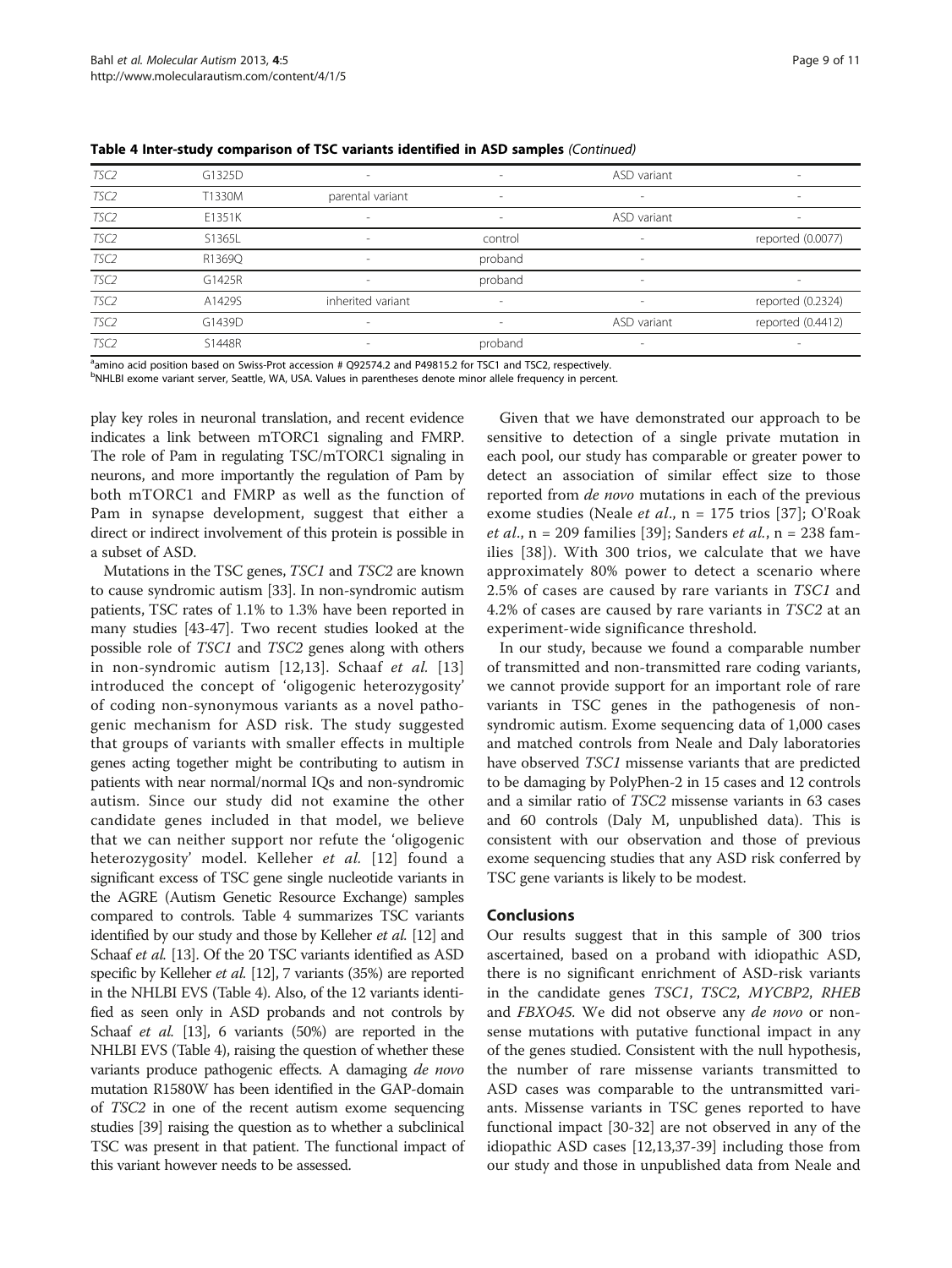<span id="page-9-0"></span>Daly. It remains essential to examine the functional impact of the missense variants detected in idiopathic ASD to conclude as to whether rare functional variants in TSC1/TSC2 could be a very rare cause of nonsyndromic autism. Our data do not necessarily undermine the potential functional role of mTORC1 signaling in ASD. It remains possible that genes associated with ASD will ultimately be linked directly or indirectly to this pathway, known for its complexity, with many feed-forward and feed-back regulatory features.

# Additional files

[Additional file 1: Table S1.](http://www.biomedcentral.com/content/supplementary/2040-2392-4-5-S1.xls) Families from the Simons Simplex Collection used in the study. SSC family IDs for all the 300 ASD trios including affected probands and unaffected parents are provided.

[Additional file 2: Figure S1.](http://www.biomedcentral.com/content/supplementary/2040-2392-4-5-S2.pdf) Schematic overview of the strategy used for next generation sequencing of candidate genes in the mTOR pathway. For the 300 ASD trios, DNA pooling was performed to prepare proband pools (10 pools of 30 samples each) and parental pools (10 pools of 60 samples each). The coding exons of the target genes were individually amplified using DNA pools followed by construction of libraries from PCR pools for deep resequencing on NGS platform Illumina GAII. From the identified variants, categories denoted by an asterisk (\*) were chosen for confirmation by Sanger sequencing of the individual samples comprising the pool in which the variant was identified.

[Additional file 3: Table S2.](http://www.biomedcentral.com/content/supplementary/2040-2392-4-5-S3.xls) Primer sequences for PCR amplification of coding regions of five mTOR pathway genes.

[Additional file 4: Table S3.](http://www.biomedcentral.com/content/supplementary/2040-2392-4-5-S4.xls) Individual exon coverage data for each pool of samples.

[Additional file 5: Table S4.](http://www.biomedcentral.com/content/supplementary/2040-2392-4-5-S5.xls) Summary of reported missense variants in TSC genes.

#### Abbreviations

AGRE: Autism Genetic Resource Exchange; ASD: Autism spectrum disorder; Bp: Base pair; FMRP: Fragile X mental retardation protein; FXS: Fragile X syndrome; LOVD: Leiden Open Variation Database; LTP: Long-term potentiation; mTOR: Mammalian target of rapamycin; mTORC1: Mammalian target of rapamycin complex 1; NF-1: Neurofibromatosis-1; NGS: Nextgenerating sequencing; NHLBI EVS: National Heart, Lung and Blood Institute exome variant server; NT: Neurotrophic; P: Phosphorylation; PCR: Polymerase chain reaction; Rc: Receptors; SFARI: Simons Foundation Autism Research Initiative; SSC: Simons Simplex Collection; TSC: Tuberous sclerosis complex; Ub: Ubiquitin.

#### Competing interests

The authors' declare they have no competing interests.

#### Authors' contributions

SB participated in study design, carried out the experiments, variant analyses and interpretation of data and drafted the manuscript. CC carried out nextgeneration sequence analysis. RLB assisted in study design and variant analyses. BMN, MJD and JFG provided inputs regarding study design, analysis and interpretation of data. MET participated in study design, nextgeneration sequencing analysis and its interpretation, and helped to draft the manuscript. VR contributed to overall planning, study design, interpretation of data and manuscript writing. All authors read and approved the final manuscript.

#### Acknowledgements

We sincerely thank all the families who have participated in the Simons Simplex study. We are grateful to Tammy Gillis and Mary Anne Anderson in the Center for Human Genetic Research Genomics Resource and Tissue Culture Facility for technical assistance. This work was supported by a grant from Simons Foundation for Autism Research Initiative (SFARI 95345 to VR),

National Institute of Health Grants NS024279 (to VR and JFG), MH095867 (to MET) and a fellowship from TS Alliance (to SB).

#### Author details

<sup>1</sup> Center for Human Genetic Research, Massachusetts General Hospital, Boston, MA 02114, USA. <sup>2</sup> Analytical and Translational Genetics Unit Massachusetts General Hospital, Boston, MA 02114, USA. <sup>3</sup>Program in Medical and Population Genetics, Broad Institute, Cambridge, MA 02143, USA. 4 Department of Genetics, Harvard Medical School, Boston, MA 02115, USA.

#### Received: 13 August 2012 Accepted: 5 March 2013 Published: 20 March 2013

#### References

- 1. Betancur C: Etiological heterogeneity in autism spectrum disorders: more than 100 genetic and genomic disorders and still counting. Brain Res 2011, 1380:42–77.
- 2. Bourgeron T: A synaptic trek to autism. Curr Opin Neurobiol 2009, 19:231-234.
- 3. Toro R, Konyukh M, Delorme R, Leblond C, Chaste P, Fauchereau F, Coleman M, Leboyer M, Gillberg C, Bourgeron T: Key role for gene dosage and synaptic homeostasis in autism spectrum disorders. Trends Genet 2010, 26:363–372.
- 4. Cohen D, Pichard N, Tordjman S, Baumann C, Burglen L, Excoffier E, Lazar G, Mazet P, Pinquier C, Verloes A, Héron D: Specific genetic disorders and autism: clinical contribution towards their identification. J Autism Dev Disord 2005, 35:103–116.
- 5. Crino PB, Nathanson KL, Henske EP: The tuberous sclerosis complex. N Engl J Med 2006, 355:1345–1356.
- 6. Han JM, Sahin M: TSC1/TSC2 signaling in the CNS. FEBS Lett 2011, 585:973–980.
- 7. Huang J, Manning BD: The TSC1-TSC2 complex: a molecular switchboard controlling cell growth. Biochem J 2008, 412:179–190.
- 8. Costa-Mattioli M, Sossin WS, Klann E, Sonenberg N: Translational control of long-lasting synaptic plasticity and memory. Neuron 2009, 61:10–26.
- 9. Hoeffer CA, Klann E: mTOR signaling: at the crossroads of plasticity, memory and disease. Trends Neurosci 2010, 33:67-75.
- 10. Tavazoie SF, Alvarez VA, Ridenour DA, Kwiatkowski DJ, Sabatini BL: Regulation of neuronal morphology and function by the tumor suppressors Tsc1 and Tsc2. Nat Neurosci 2005, 8:1727–1734.
- 11. Ehninger D, Han S, Shilyansky C, Zhou Y, Li W, Kwiatkowski DJ, Ramesh V, Silva AJ: Reversal of learning deficits in a Tsc2+/− mouse model of tuberous sclerosis. Nat Med 2008, 14:843–848.
- 12. Kelleher RJ III, Geigenmüller U, Hovhannisyan H, Trautman E, Pinard R, Rathmell B, Carpenter R, Margulies D: High-throughput sequencing of mGluR signaling pathway genes reveals enrichment of rare variants in autism. PLoS One 2012, 7:1–9.
- 13. Schaaf CP, Sabo A, Sakai Y, Crosby J, Muzny D, Hawes A, Lewis L, Akbar H, Varghese R, Boerwinkle E, Gibbs RA, Zoghbi HY: Oligogenic heterozygosity in individuals with high-functioning autism spectrum disorders. Hum Mol Genet 2011, 20:3366–3375.
- 14. Garami A, Zwartkruis FJ, Nobukuni T, Joaquin M, Roccio M, Stocker H, Kozma SC, Hafen E, Bos JL, Thomas G: Insulin activation of Rheb, a mediator of mTOR/S6K/4E-BP signaling, is inhibited by TSC1 and 2. Mol Cell 2003, 11:1457–1466.
- 15. Zhang Y, Gao X, Saucedo LJ, Ru B, Edgar BA, Pan D: Rheb is a direct target of the tuberous sclerosis tumour suppressor proteins. Nat Cell Biol 2003, 5:578–581.
- 16. Yamagata K, Sanders LK, Kaufmann WE, Yee W, Barnes CA, Nathans D, Worley PF: rheb, a growth factor- and synaptic activity-regulated gene, encodes a novel Ras-related protein. J Biol Chem 1994, 269:16333-16339.
- 17. Murthy V, Han S, Beauchamp RL, Smith N, Haddad LA, Ito N, Ramesh V: Pam and its ortholog highwire interact with and may negatively regulate the TSC1.TSC2 complex. J Biol Chem 2004, 279:1351–1358.
- 18. Po MD, Hwang C, Zheng M: PHRs: bridging axon guidance, outgrowth and synapse development. Curr Opin Neurobiol 2010, 20:100-107.
- 19. Han S, Witt RM, Santos TM, Polizzano C, Sabatini BL, Ramesh V: Pam (Protein associated with Myc) functions as an E3 ubiquitin ligase and regulates TSC/mTOR signaling. Cell Signal 2008, 20:1084–1091.
- 20. Han S, Kim S, Bahl S, Li L, Burande CF, Smith N, James M, Beauchamp RL, Bhide P, Diantonio A, Ramesh V: The E3 ubiquitin ligase protein associated with Myc (Pam) regulates mammalian/mechanistic target of